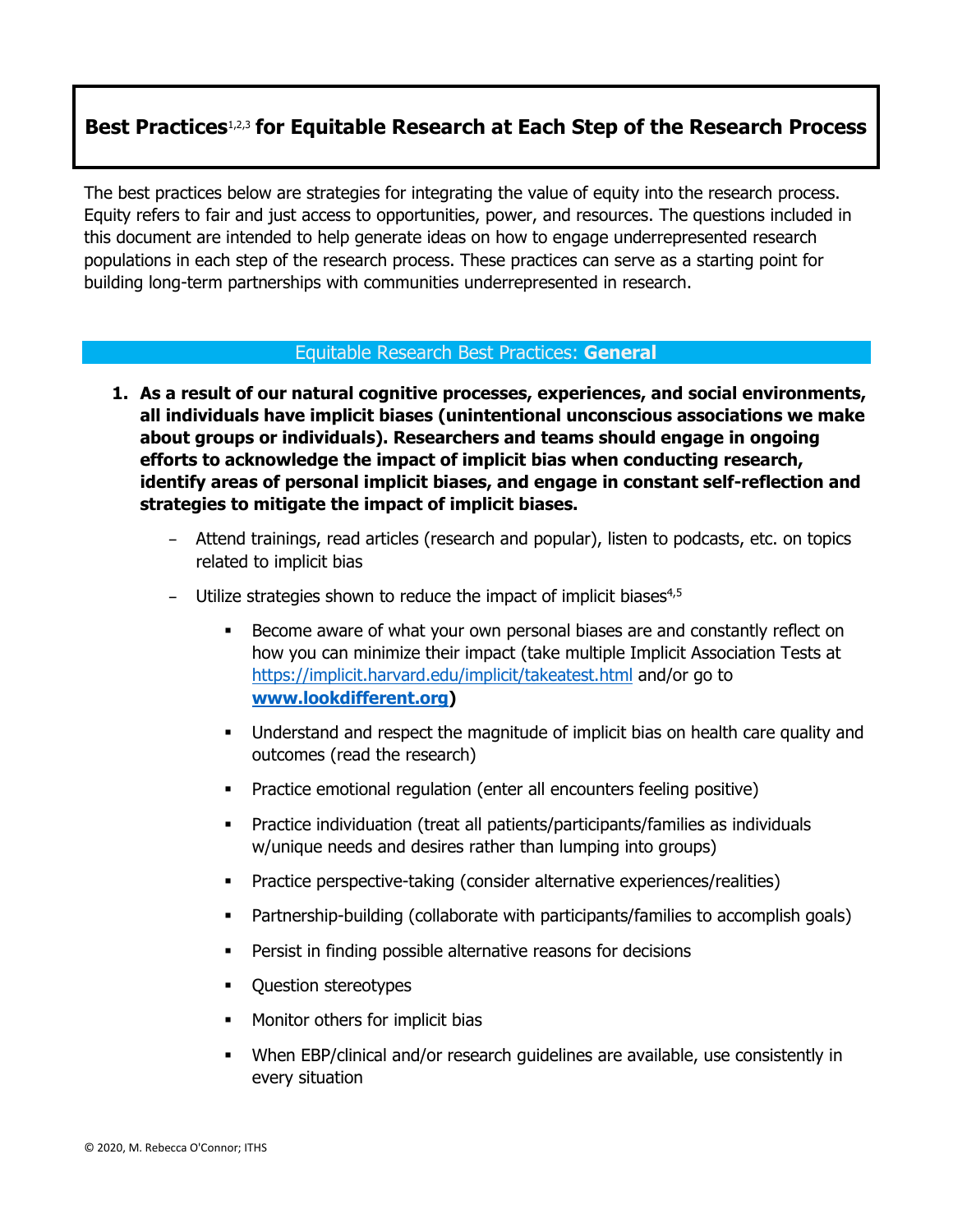**•** Perform teach-back in every situation to ensure potential or actual research participants understand the information presented

## **2. Contextualize the use of race as a variable in all research6-10**

- Race is a socially-constructed categorization that has no biological basis
	- Genomic research has consistently established that all humans are 99.5-99.9% genetically identical; the 0.1% - 0.5% genetic variation is greater within the same racial groups than *between* different racial groups
- Social & environmental factors associated with the social identity of race (e.g. chronic stress related to frequent experiences of racial discrimination, relatively lower socioeconomic status [SES] resulting from the impact of systemic racism) can result in differing biological outcomes
	- E.g. 'weathering' describes the process of premature cellular aging as a result of chronic fight-or-flight responses to external stressors (like racism) that has been linked to diabetes and cardiovascular disease
- Race as a variable in research may be useful to identify community-/population-level disparities; however, race must always be contextualized to identify the social determinants of differences based on race rather than innate biological differences
	- **EXEL** SES data should always be collected with data on race and if not available, should be imputed using rigorous approaches (see the [Harvard Public Health](https://www.hsph.harvard.edu/thegeocodingproject/)  [Disparities Geocoding Project\)](https://www.hsph.harvard.edu/thegeocodingproject/)
	- Clearly state and/or explore social determinants that may explain differences based on race (e.g. SES)
		- Include measures of discrimination such as the widely-used Everyday [Discrimination Scale](https://www.google.com/url?sa=t&rct=j&q=&esrc=s&source=web&cd=&ved=2ahUKEwjg8562u9XsAhU1O30KHVNyAH4QFjADegQICRAC&url=https%3A%2F%2Fscholar.harvard.edu%2Ffiles%2Fdavidrwilliams%2Ffiles%2Fmeasuring_discrimination_resource_june_2016.pdf&usg=AOvVaw3x0PQkckXkIcl8YeJwwGtS) and/or measures of chronic stress such as cortisol levels whenever feasible
		- Identify/explore confounding factors such as uneven geographical distribution of preventative care/specialty care services, localized environmental hazards, and/or differences in state-sponsored health insurance availability

# Equitable Research Best Practices: **Study Development**

# **1. Conduct a 'Landscape Assessment':**

- Who is affected—positively or negatively—by the issue you plan to study? Why? How?
- What are the historical and cultural experiences and contexts of the community?

### **2. Avoid biases & clarify topic of study as appropriate:**

– Collect background data from the neighborhood or community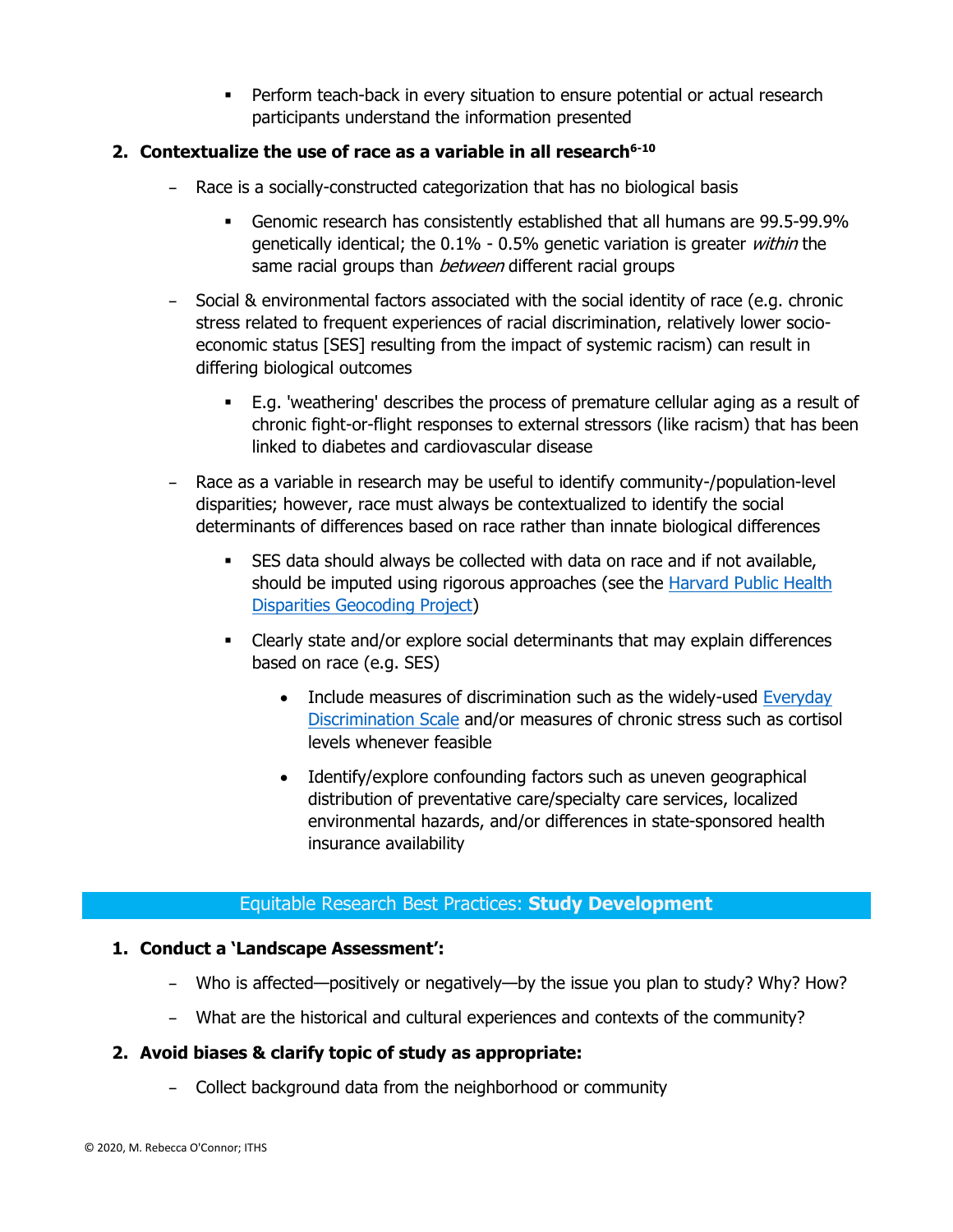- Review publicly available datasets, reports, or media accounts
- Conduct interviews, focus groups, and community dialogues to gather key stakeholders' perspectives in a way that is consistent with community preferences/norms; provide opportunities for community members to share feedback on the issue and whom it affects and compensate stakeholders for their time
- **3. Consult the Community Partnership Guide for Engaging With Academic Researchers:**  <https://www.iths.org/community/partners/isp/>

# Equitable Research Best Practices: **Study Design**

- **1. Researchers should consider the following questions:**
	- Are the community's values represented in the research questions?
	- Have the researchers identified how the answers to the research questions will benefit the community?
	- Do the research questions account for the cultural and historical context of the community?
	- How does the community like to be approached and through what gateway?
	- Does the community respect & trust the research design & types of data collected?

# Equitable Research Best Practices: **Study Recruitment and Participation**

- **1. Research teams should be diverse & ideally include members of the community ( ies) being recruited**
	- Goes beyond recruitment; research shows diverse teams more productive, innovative<sup>11</sup>
- **2. Ensure all team members are well-versed on purpose of research in general, all specifics of the study they are recruiting for, basics of the related diseases/conditions, and the benefit or relevance to affected communities**
- **3. Ensure accountability to approach all potential participants/families regardless of language, race/ethnicity, other identities** 
	- Don't assume patients/families will not be interested based on identities—race/ethnicity, language preference, disability, etc.
- **4. During the consent process, have team members:**
	- Emphasize participant rights, that individual consent should be respected and consent should be an ongoing conversation with participants and communities as appropriate
	- Acknowledge past abuses/exploitations (e.g. Tuskegee, Henrietta Lacks) in the name of 'research'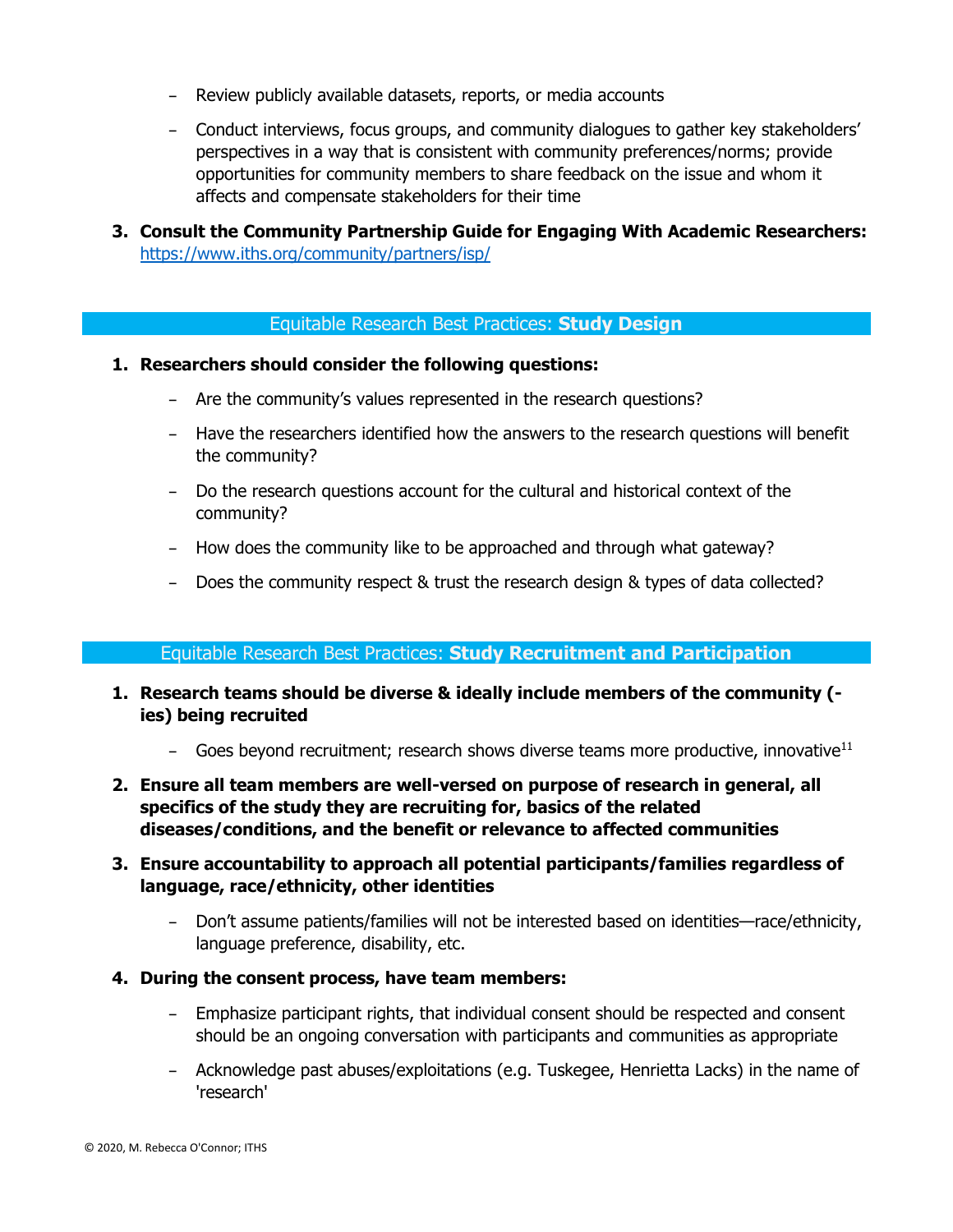– Promote transparency by introducing the study PI/team

### **5. Reduce language, cultural barriers**

- Partner with community organizations/leaders
- Ensure adequate time to educate patient/family and discuss questions/concerns
- Interpreter must always be present when applicable & have team employ teach-back every time; consider hiring bilingual study staff so interpretation is not required
- Have lay community members review translations (native-speakers often report that while words are technically translated correctly, the grammar does not make sense)
- Ensure consent form language regarding the 'government', 'federal agencies', or related terms are clear and concise (e.g. would wording raise concerns related to immigration status?)
- Consult with IRB to consider the use of alternative consent processes such as verbal/video/visual-based options to consent or short-form consent processes

## **6. Reduce logistical barriers**

- Minimize time requirements (preferably conduct study activities in the community or offer to complete study activities before/after clinic visits; consider remote or virtual visits if feasible)
- Provide stipends to compensate for time/travel
- Ensure the type of stipend does not cause concern for some groups (e.g. social security numbers requirement, usability of store-specific gift cards)
- Provide child care/activities, food when needed
- Provide transportation alternatives when needed (e.g., use of Uber/Lyft rather than asking participants to take multiple buses)

### Equitable Research Best Practices: **Data Analysis**

- **1. During all steps of data analysis, researchers should:**
	- Disaggregate data in quantitative analyses
		- Examine data stratified by at minimum race, ethnicity, language; consider others as applicable (e.g. age, gender identity, insurance type, sexual orientation, zip code); consider potential privacy concerns if individuals may be identified when stratifying small samples
		- **Exploring the intersectionality of race with other dimensions of identity**
		- Asking why the trends revealed in this intersectional analysis may occur